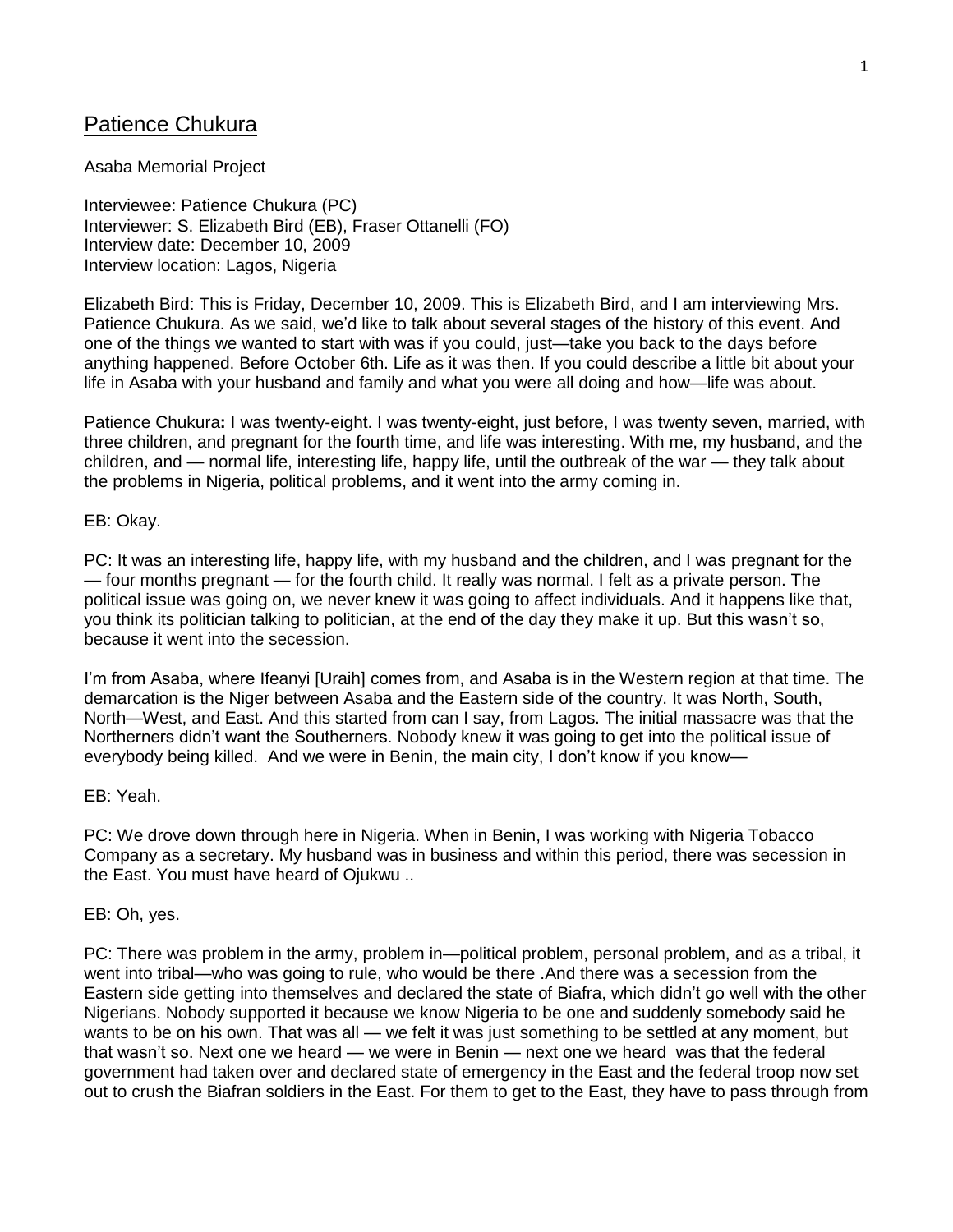Lagos to Ijebu-Ode to Benin to Asaba. And what divides Asaba and the East (the other side is Onitsha), this side is Asaba — the other side is the Eastern Region where this Ojukwu's law was in operation. From my own side, which is Asaba, we are under the federal government. Nobody was into politics.

As the days went on, we noticed that people were running to their states because not only was it soldier to soldier, individuals were taking it on themselves now to molest civilians. So we, the whole lot of us, decided to go back home and stay there until we knew what the situation was going to be. That was how we went to Asaba.

EB: When did you leave Benin for Asaba?

PC: We left Benin for Asaba, September — end of September, no, first week of September …

EB: Nineteen sixty-seven.

PC: Nineteen sixty-seven. First week of September.

EB: You had a home in Asaba to go to?

PC: We had — we were so young that we hadn't built our house. So we went to stay with our brotherin-law — that's a family house — my father-in-law, and the other children, and my brother-in-law. My brother-in-law retired at Ibadan, so he went home, so we went home to stay with them. A young couple with young children, so we had a home in Asaba. So we decided to go home. It's not easy going, but we had to run home because the soldiers were advancing and we were told from advices that when there's something like that, it's not the person they are looking for, but they're going to attack, it could be anybody. So we decided to go home. Leaving a lot of our things behind, because we couldn't carry much. We went home to Asaba.

EB: What was it like in Asaba in that period in September?

PC: Normal life, happy life, everybody was happy we were come home.

EB: What were you hearing about what was happening? About the soldiers? About — because the Biafran troops came in first.

PC: Yeah, that was the problem in Asaba, because they — I don't know how to describe it. It's like you cross the river Thames, just outside of Thames to the other, in England, that's the Niger. You cross from there to there; it didn't take them time to cross over. The bridge was there, you just went — so the Biafran troop came into Asaba. The fear of the federal government was that they were advancing through Asaba, so the best thing was to come down and stop them from coming in.

EB: What was it like when the Biafran troops were there, did they give trouble at all?

PC: They weren't giving us—they were just minding their business. But I don't think — I can't say now that they were minding their business. If they are minding their business, they should've been on the other side of the Niger. But they're coming over as a sign of hostility. So the federal troop — we heard that the federal troop was coming.

EB: Was everyone happy that the federal troops were coming?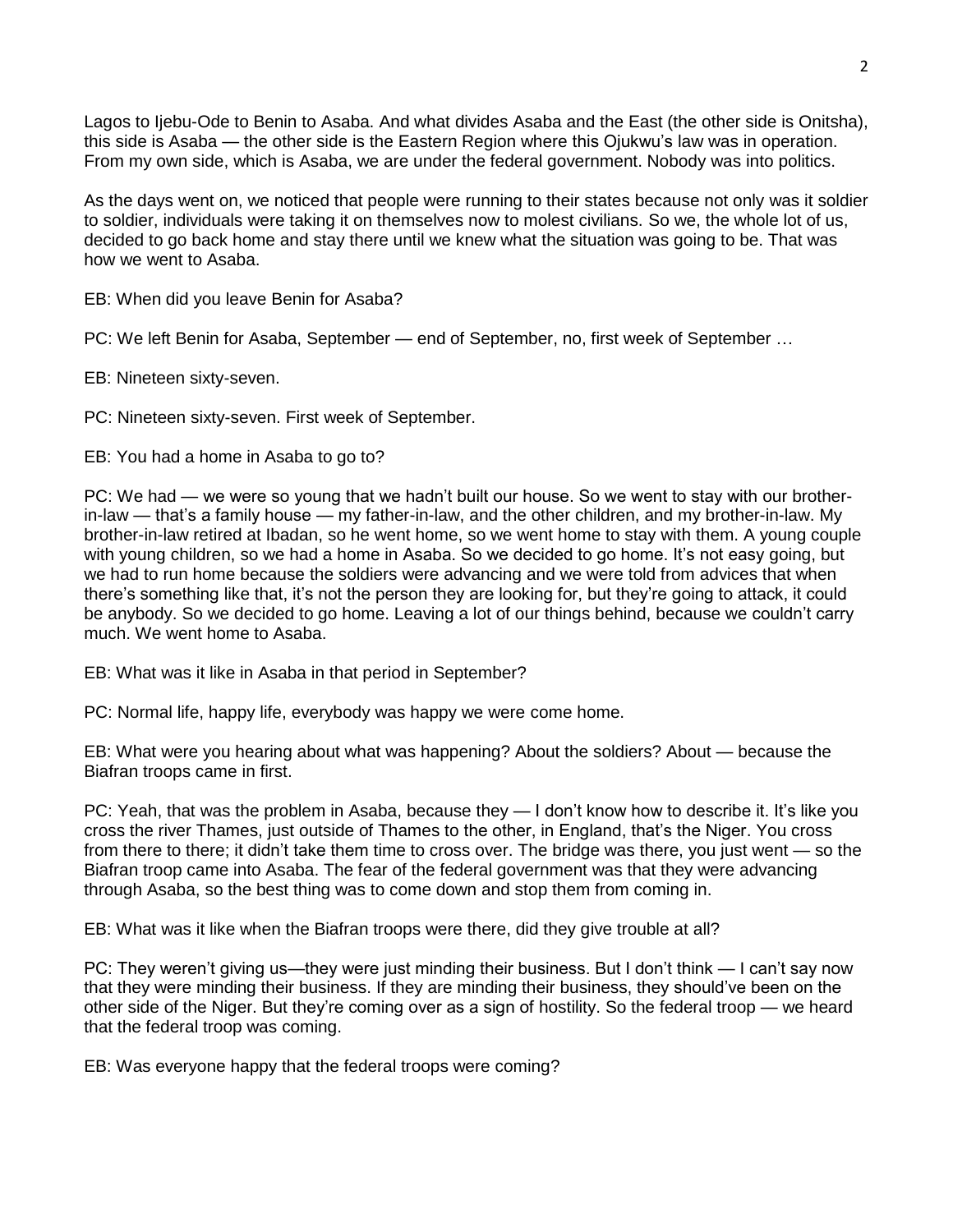PC: They were happy somehow, that's — I heard there was going ey come they are going to face them soldiers to soldier and maybe they will drive the Biafran troops to the other side. Mind you, the difference in languages wasn't much. So they mixed up and they were there. A lot of people were happy that the Biafrans came over. But within this period—that was early September. Before then, we were hearing stories of what was happening in Lagos— turning to, um, tribal. Yoruba man doesn't want to see Igbo man, Igbo man doesn't want to see Hausa man, Hausa man in the first place started it all over. They have been killing all the southerners. And we happen to be from Asaba, alright, but the same language with those on the other side of the Niger, we speak. So they came in. It didn't matter, it didn't bother us — we're not politicians, we're not soldiers, we are just minding our business.

EB: Try, maybe, to start talking about, if you could, the days immediately—when the federal troops came in, from then onwards—

PC: We're told—we heard over the news that the federal troops were coming. We didn't even know, but we decided—because we live on the express road of Asaba, they call it Nnebisi Road. That's where we were staying. Then my brother-in-law knew—our own living, it's not like the English way. Once you are eighteen, you are on your own, but no matter what happens, it's a family, like the Italians do. It's a decision that, Oh, let's go to settle some place. We decided to move to the—a house that we felt was safe, outside where even if the soldiers come to that street, they are going to pass and so on. And we went there—myself, my three children, the house girl, my husband, my mother-in-law, my brother-inlaw, and his wife, and eight children—they had eight children—and, um, decided to go and stay in my father's house where we thought we'd be safe. My father was in Ibadan, my parents were in Ibadan, so the house was empty. We decided to go there, in the village not far from there. This was on the—end towards the end of September, the end of September. Then on the—we'd left home on that expressway to go to the house that we felt was safe on the fifth of October. The fifth of October. With the children.

Then on the 6th of October, on the 6th of October, somebody came looking for my brother-in-law and said that the federal troops have come into Asaba, and they were burning houses. This was the message. They were burning houses on the third, unless they see people who occupy the houses and—to tell them that they are not involved with the army, and you open the door and tell them that no Biafran troop was there—that the house would be burnt, everything would be burnt. And my brother-inlaw said the best would be for us to go back to the house if that — that was the propaganda everybody should go back to his or her house and open your door, the federal troops had come, and when they come tell them—let them know that there's no Biafran troop there. So we decided to go back home. This going back, it's a matter of about ten minutes, or say fifteen minutes walk across the main road. That was how we decided to go back home.

As we walked back, just across this main route—this is the other side of where we went to stay, and that's the side of where the house we left was on—the house we were going to stay in and to make sure that nothing happened. As we were about to cross the road, we saw that the federal troops had actually come into Asaba because they lined the whole street—a long stretch of the expressway in Asaba—we called it Nnebisi Road—they were all there, left and right. And, it didn't bother us, because we thought they were friends of making peace. We decided to cross the road to go to our house. That was how—when one of the soldiers stood up and said, "Those two men, come." I'm just telling you the kind of thing — what happened. Said, "Those two men, come." We looked, there were the two men that were with us and the children, so they both stepped forward to see what they wanted — to hear what they wanted to say. And they said, "Follow us." That was it.

When I turned back, I saw another—my mother-in-law said, "Okay." Then we crossed over and went to the house to stay with the children—my sister-in-law and brother-in-law, and my sister-in-law—that's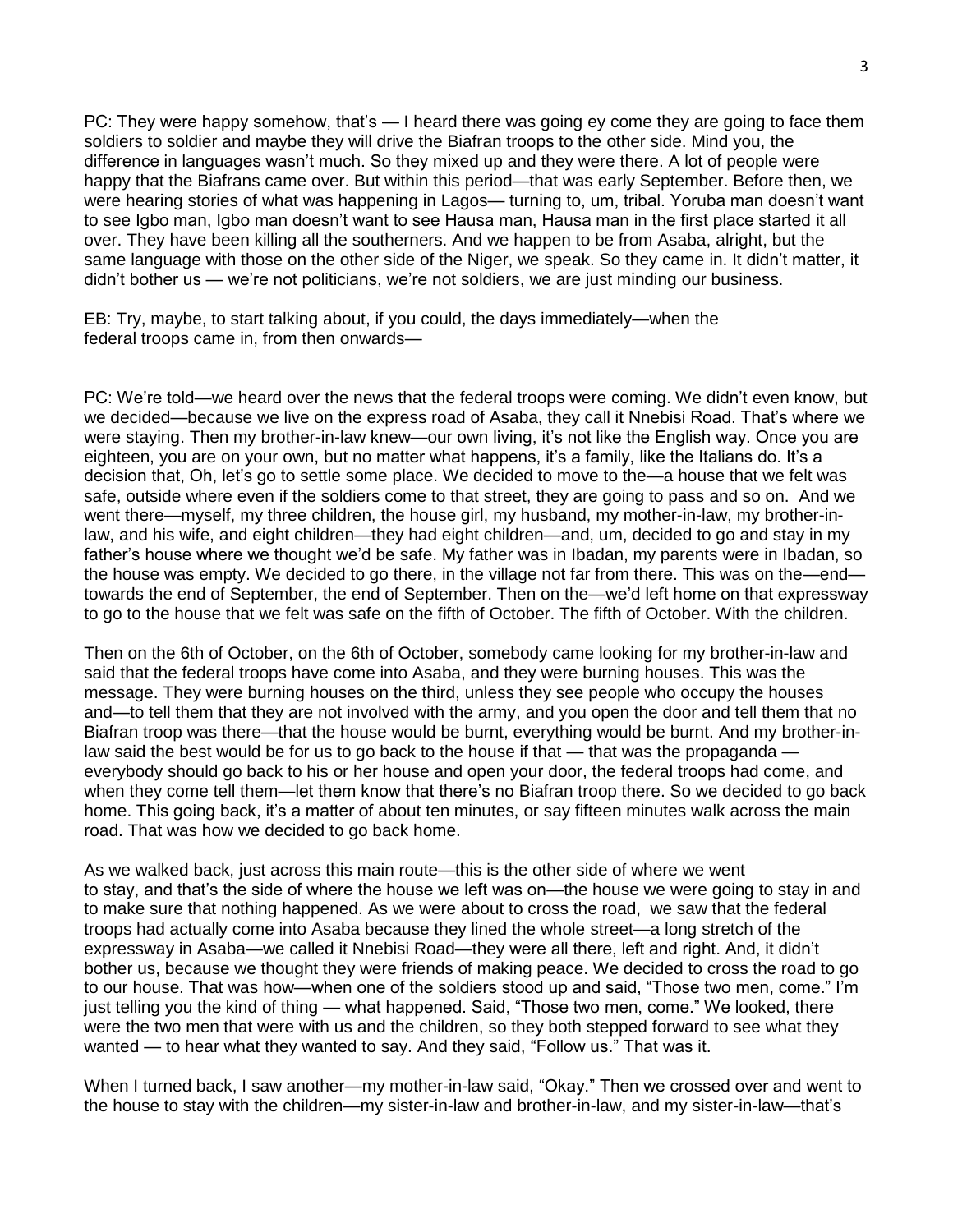the wife of the other—my most senior brother—we went for the children. I said, Okay, let me go with them and see what was going to happen. I had the baby (that's Angela), I had the baby at my back and nobody knew I was getting pregnant anyway because only time for me—I was four months pregnant. So with the baby at the back, I followed them and had even the load we are carrying. When I got halfway, I put the backpack down and followed them. I followed them from that point, about one pole. Getting to the front of the cathedral at Asaba, St. Joseph's cathedral, you may have— in fact, they may want to take you there. By the time I got there, one of the soldiers—they were still lined up—came out and said, "You woman, get back." I remember my brother-in-law turned back and said, "Go home. We will be okay." That is what he said. I then left them and went—I was going back home.

As I was going back home, I saw this famous Murtala Muhammed, the Head of State at that time [*Muhammed was not head of state at that time, but was Commander of the forces at Asaba*] , and Obasanjo, the former Nigerian … they were in the—Obasanjo was in the army. I saw them in a car, they were heading then—I then was—I was hysterical, telling them that they are taking my husband and they waved out and said, just go away, nothing will happen to them. So I went home. And when I got home—this was maybe, fifteen minutes, thirty minutes — I got home, I couldn't stay. I told my mother-in-law, I said, "I have to go back. I want to know what is going to happen to —I don't want anything to happen to them." Because the man that came out of where he was came out— with his gun and drew did a scratch, "If you cross here, I'll kill you." That was all the man said. Because I insisted going over there, he said, "If you cross this bar, you will be shot." So I went back home. When I got home, I told my mother-in-law that I wasn't at peace with myself, I would like to go back. She said, "Okay, if you insist."

Because I grew up there, I knew the other road to take to get to where they—where the soldiers were going. But behind—as I was going back, I saw a group of not less than four hundred people taken from the village—from the houses—they were taken from their houses on the line where my children took the same place that my husband and brother had taken on the main road.. As they were moving, this other soldier would say, "You are like a Biafran soldier." They are civilians. [He would say,] "You are like a Biafran soldier, come out of the line." They take them to the field as they were going and shoot them. They shot. So, that was what prompted me when I got home. I hoped this route home would be safe because I went earlier. So I went—I came back and went to the other route, getting there, they had been shot.

# EB: All of them?

PC: My husband and brother. And all those—about four hundred people who were following them, they were shot in front of the police station at Asaba. That made me hysterical again. I held onto the person I saw, the soldier, I said, "Why did you kill my husband?" And, I don't want to remember what happened. The man with the butt—the butt of the gun—hit me on the chest and said, "Woman, if you're not careful, you'll get killed as well." At that point, I went to—I got home to tell them that they had been killed. Three days after, we are now— I became a widow overnight, same as my brother-in-law's wife. Helpless, we are now home, a lot of people—nobody knew what was happening. Papa—that's my father-in-law when he heard that his two sons were killed, he went out and before he could go out to say, , "What happened?" They shot him. They killed him. Federal troops. It was shelling between Asaba and Onitsha, we were in fear, they were broadcasting that they were going to kill—that they were going to wipe off everybody in Asaba, especially male children. You remember what happened? That was what—my son, I had to put him in his sister's clothing for people to think he wasn't a boy, that he was a girl.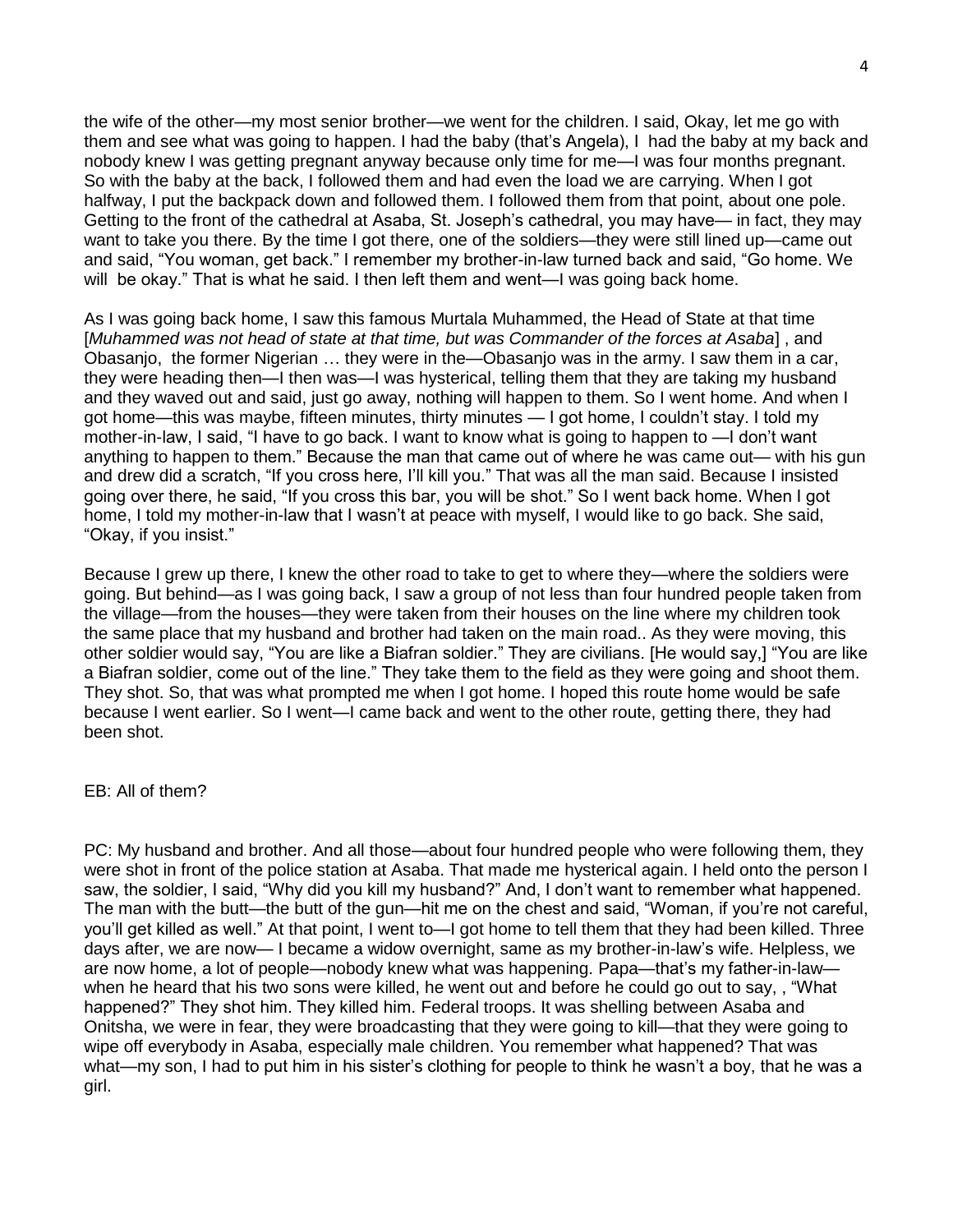EB: How old was your son?

PC: Pardon?

EB: How old was your son?

PC: He was born in 1965—August '65—this was happening in, uh—

EB: Sixty-seven.

PC: Sixty-seven—was a year—almost two years. Then the sister, his seniorest sister, was about just one year. That's the one I had at the back… That was—that's— so, two year old son. I had a girl before him, and then the girl after him, they had girl's clothing. I was not wearing English clothing. If they came—they were all over the place— if they came they will know that, Oh, this isn't a boy—nothing will happen to him. And those maids we had, we had to hide them on the roof, because we heard that anywhere they went to, they could rape anybody. That was the fear we lived in in Asaba.. That was on the  $7<sup>th</sup>$ , that's the  $7<sup>th</sup>$ . My mother is still alive, she's ninety-three. Her brothers—she had five brothers. The first one was her senior, the oldest—they were all killed on that day.

EB: On the 6th?

PC: On the 6th, on the 6th. Everywhere they were killing—when they look at any man and say, "You look like a Biafran," and they were all civilians. Of course, you know soldiers, when something comes up like that, soldiers have a way of—they know how to hide, or how to run away, or how to defend themselves. All the people they killed were civilians. That was how I lost my husband.

EB: What was you husband's name?

PC: Eddie Chukura

EB: And his brother?

PC: Christian Chukura.

EB: And they both had the same last name?

PC: Yes. And Papa's name is David Chukura. I had my uncles who also died—when this happened on the 6<sup>th. O</sup>n the 7<sup>th</sup> there was —people in the house were wondering what was happening. Then nobody knew they had killed —there had been killings here and there. And we heard some dancing, we were debating, Can people be joyous when something was happening? We need to be told that they gathered people — the people were telling Asaba people that if you come out — just as we came out, if we had stayed in my father's house, maybe nothing would of happened. But I think that's how God wanted it. We are telling people propaganda, that the federal troops are coming, they have come into town, come and receive them, come and tell them, give them hands of friendship, and so on and so forth. And my people, very joyous people, got out themselves to go and receive the federal troops. That was the 6th. And that was when they did, they killed them. As I was reading, somebody passed a letter to me on Saturday—that was my first time of hearing of it—where I heard about Ify Uraih, and a man and the woman—which I'm sure you are the one, that you are coming, and I said, they are talking about  $7<sup>th</sup>$ , what happened on the  $7<sup>th</sup>$ , and I said, it can't be, my husband's name can't be put back when he was the first matter. And then I decided to phone him that I'd like to come and see those who were involved …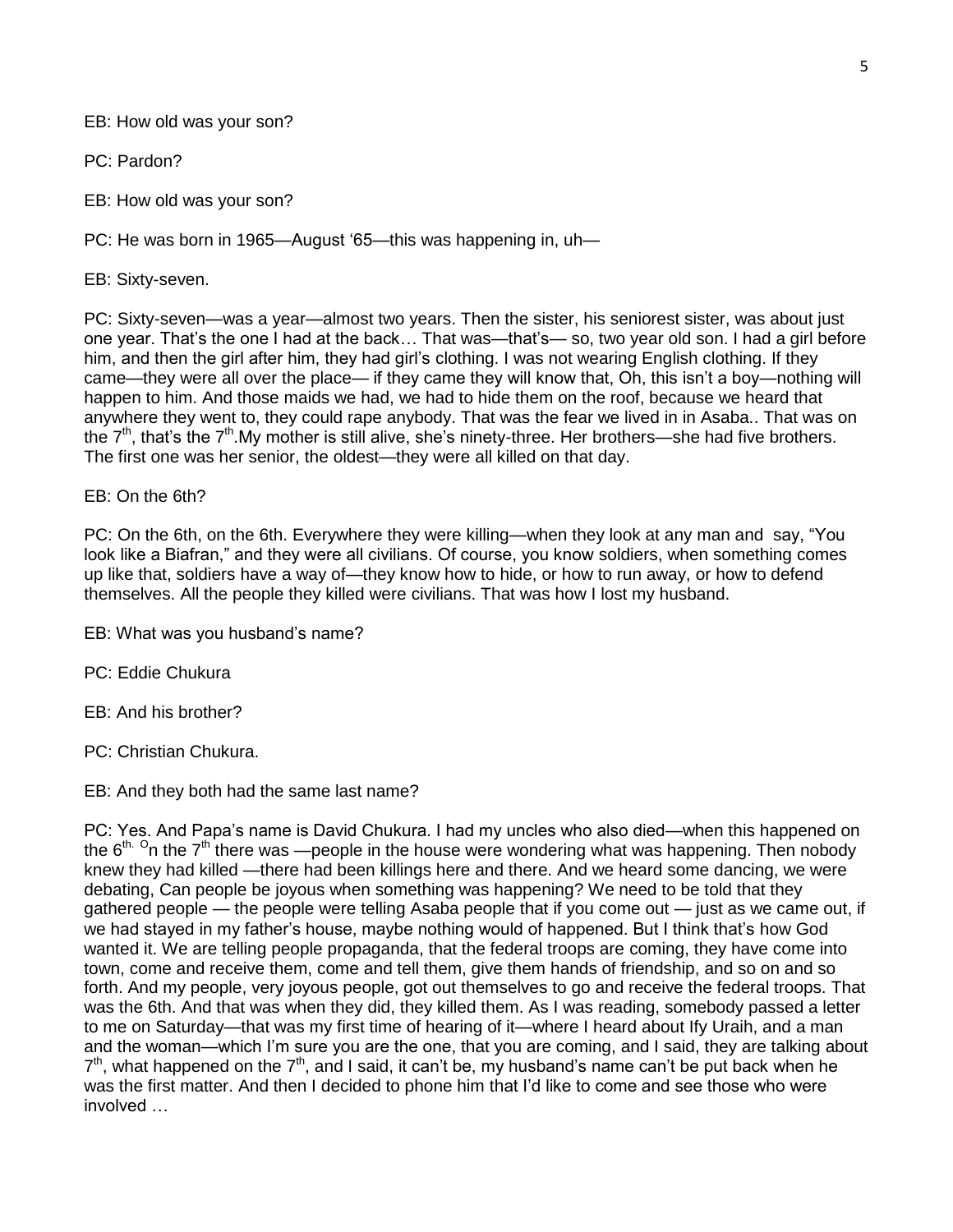(EB: It's very, very good of you to do it.

PC: Yes.

FOi: I have a question to ask you. When you describe the events of the 6th and the 7th, all the men you said, you dressed your son like a little girl. So, all the men went in hiding?

PC: A lot of people ran out of Asaba. A lot of people crossed over to the Biafran side. But even my sister-in-law, who lives in — who is married to that side, came two days before to tell my husband that we could all come to the East. My husband said he wasn't going to the East. That was how we found ourselves there. A lot of people ran. Men ran. A lot of men ran out of Asaba, ran into the villages. Because of the nearness of Asaba to the boundary, to the bridge, that's where the bridge crossing over to the Biafran side was, that's how we found ourselves victims.

FO: What did women do, then? In the days after the events? You were the ones left behind.

PC: We were the ones left behind, yes.

FO: And so how did you—what did you do? How did you cope, how did you look after your family, your children?

PC: Um, as I said I was working for Nigerian Tobacco Company. After this killing, after the people were coming back, I had — there is a particular man who came from Asaba, who is from Asaba — he's still around, working with me at Nigerian Tobacco Company. I was a secretary there, and he was one of the managers. So there was a mandate from England, and Lagos, that they could take care of their staff who were there. I'm talking about myself, the staff who were involved in the — who found themselves trapped. So, we were going there to connect. I was being given my salary, my pay. So that's how I was able to take care of my children until— two days after—these soldiers were all over the place. They came to our house where we were and saw my sister-in laws. Because my father-in-law came from Benue State, he returned from Benue State. Everybody was running home, he was living in Benue State, so he came back from Benue State with the younger children. He had two wives, and that wife happened to be—the second wife happened to be from Benue State. So he brought the children back. While the children were playing out, this soldier man came to pluck orange near us and saw the children. Behold, this man was my step-mother-in-law's brother ..

EB: The soldier was?

PC: The soldier, he was. He was asking, "Did you know what I —apparently he didn't know that the children had any affiliation with … what are you doing here?" He said, "They came with Papa. Where is Papa?" I said, "Papa was killed yesterday." What of Uncle Eddie? Killed yesterday. The man shouted, he said he saw when they took them there, a soldier was ordered to kill, to shoot. The boy, he soldier disobeyed. Why? You see, because the soldier told the Oga, the senior man, the man that was ordering him that, "These two people—I knew these people. The senior one is my father's friend, because they grew up in the North , in Kaduna. This is my father's friend, I can't believe they shot the man." They shot the soldier before they shot them .. we got to hear this through this man who came to pluck orange. It was through him. I said, "Where are you going?" He said he was being posted to Lagos, going to Lagos. I said, "I have a brother-in-law in Lagos." I scribbled a pad and said, "Take it to Western House"—here in Lagos, but my company headquarter—head office is in western house. "If you give it to one of the managers, they will deliver it to my brother-in-law." And I scribbled to tell him that his brothers had been killed and that we're in Asaba with the children. Five days later, he sent Red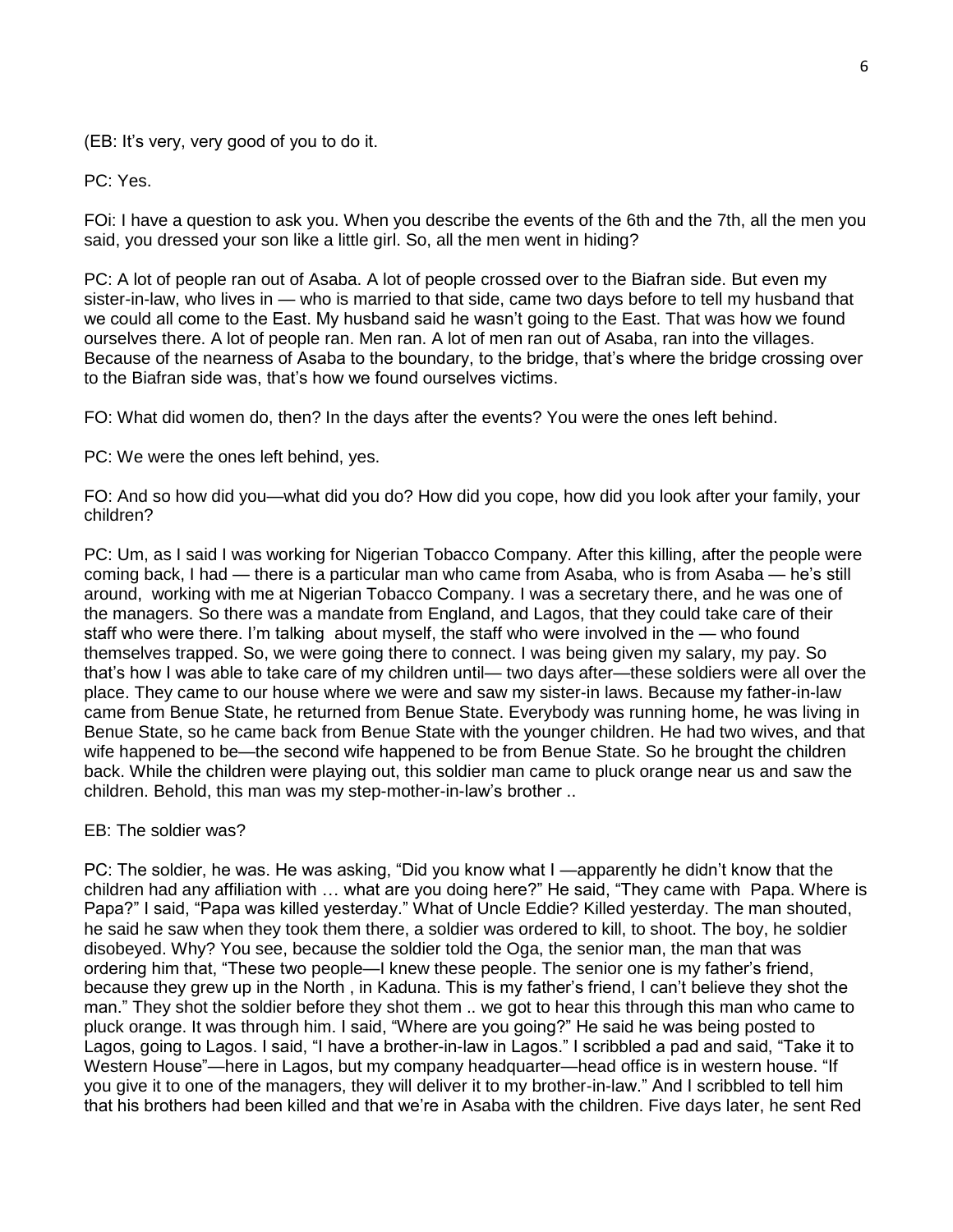Cross van. The Red Cross people came and carried me and my children back to Lagos. That was how—I didn't stay too long there. Unless you are suffering, unless you are being given—they had something they call Caritas, from all over Europe, they were sending food stuff .. they became refugees. They send them to schools, but I didn't go into that because I had to leave with … they could have sent to me Red Cross van from Ibadan—they sent to me—to bring me and my children to Ibadan. That was how I went to Ibadan. At Ibadan, I reported to the headquarters, I started going back to my job. That's how I survived with children.

EB: Were you able to bury your husband?

PC: They were buried there.

EB: They just—

PC: They just buried them there, they were buried on the main road they were buried in front of the police station. And nobody was allowed to exhume like they did at—that place at—where they said they wanted to build a cenotaph or whatever. They killed a lot of people there, and then for fear of some people like you—the world was asking questions. They quickly dug a big grave and pushed all of them in there. Nobody knew who was there .. for my husband, he and others were there for days before they buried them.

EB: And then they just buried them right there?

PC: They just buried them right there, yes.

EB: And there was nothing that—you were not able to get to him?

PC: To get to give them that burial rite, and so on, yes. But my son keeps asking me.

EB: Is that something you would like to do now? To be able to give him a proper burial? If it was possible?

PC: If it's possible, yes. If it's possible—because I heard at one time that they didn't want anybody to know, because you are not affected, you wanted to cover it and let life continue. But those who are affected; my children were so young they didn't even know their father. The first girl was five. She had a glimpse of him, but the others, and the one I had, had that one on the ninth of May, 1968, I had that spring. She never knew her father. The two didn't know. My first daughter had a glimpse. But my son kept asking — he told me about these Americans that were coming and so on and so forth and he heard that they were coming. He kept asking. Yesterday I phoned him, I said, "I'm going to so and so place, because he's a man now. [I said,] " I hope you don't mind." He said, "Mummy, I don't mind." Ask them questions, Why are you always talking about the 6th? Whereas, my father died on the 6th. Not only my father, my grandfather too, but many of them died on the 6th. At the police station, many notable Asaba chiefs and so forth were killed there. Nobody knew whether they were killed because there was no sign for that.

EB: And nobody wrote anything about that.

PC: And nobody wrote anything about that.

EB: What do you think should be done to remember, to—do you have any thoughts on what would be the appropriate thing to do now? We're trying to hear everybody's story, but what then should we do?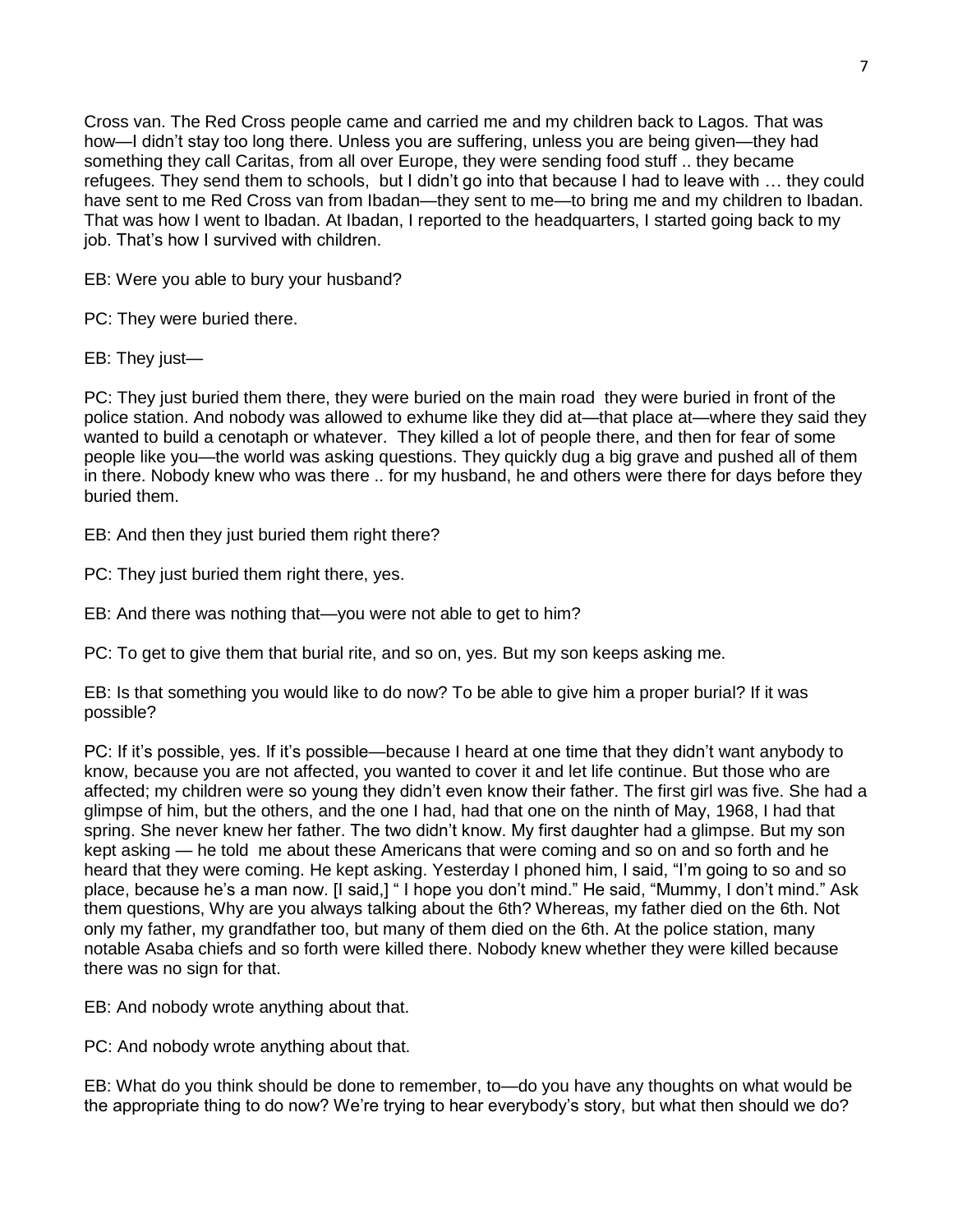PC: I don't know what should be done because I know that every year I remembered him, we go to Mass for him, and put him in the papers. You can't believe that at one time I put in the papers, In memory of Eddie Chukura, who was killed on the 6th of—somebody phoned me to say, "Why must you say he was killed? Why don't you let it — it means that you are reporting the federal troop, reporting the soldiers." And I said, "Well, the man was killed. He didn't die a natural death." So it made it difficult for us, and normally we would have loved to exhume him, exhume them from there and go to the family compound and bury them properly, but it wasn't allowed. So we just left it. Now, I'm a lone voice.

EB: You said that you saw General Muhammed, Murtala Muhammed**.**

PC: He was in the car.

EB: He was there?

PC: He was in the car. When I was coming back from the soldiers, he was—I didn't know that maybe they lined up because he came, to receive orders. He was in the car with Obasanjo. And he waved, said, "Don't worry." I was terrified. He said, "Don't worry, nothing will happen to them." And they passed.

EB: Do you think he ordered this, or did someone—

PC: I can't say he did. Notice, from my experience now—I was young then, I never even saw any soldier. The last time I saw soldiers was when I was five or six, and it was later in that war — they were coming from the Second World War. I'm seventy now. At that time, they came back out in 1940, fortyfive or so. They camped on the field in Asaba. That's how I knew they were soldiers. And after camping, they went to a new route. They are Nigerians who came back from the World War, they went to Enugu. From that time till 1967, I never knew there were soldiers anywhere, I didn't bother to know, honestly. I could see policemen, but I never knew about any soldiers. But when this problem started, I knew that there was a person—I knew that Ironsi was killed, I knew that it was one problem after the other, and the other, and the other. But I knew that—I saw Muhammed, I saw Obasanjo in the car. And he said, "Madam, don't worry, go, nothing will happen." I don't think—they do a lot of things, the soldiers, it was, from experience, thereafter after I knew that they can just do what's given them — ask them do one thing, they do the other.

EB: Do you think the soldiers just—why do you think it all happened? What do you think motivated the soldiers to do what they did?

PC: I'm sure they were afraid—they said every potential man there is from Biafra, and they were going to kill them. So they were killing the men. In self-defense—I think they were trying to defend themselves or to defend their fatherland, which is federal land. Of course, I don't see why you should shoot at civilian.

EB: No.

PC: Innocent civilian. You need to know who my husband was. Harmless. Couldn't harm anybody. He was minding his business, and we were quiet, simple people who want to live life.

EB: What kind of man was he? Can you talk about him a little bit? Who, what he was?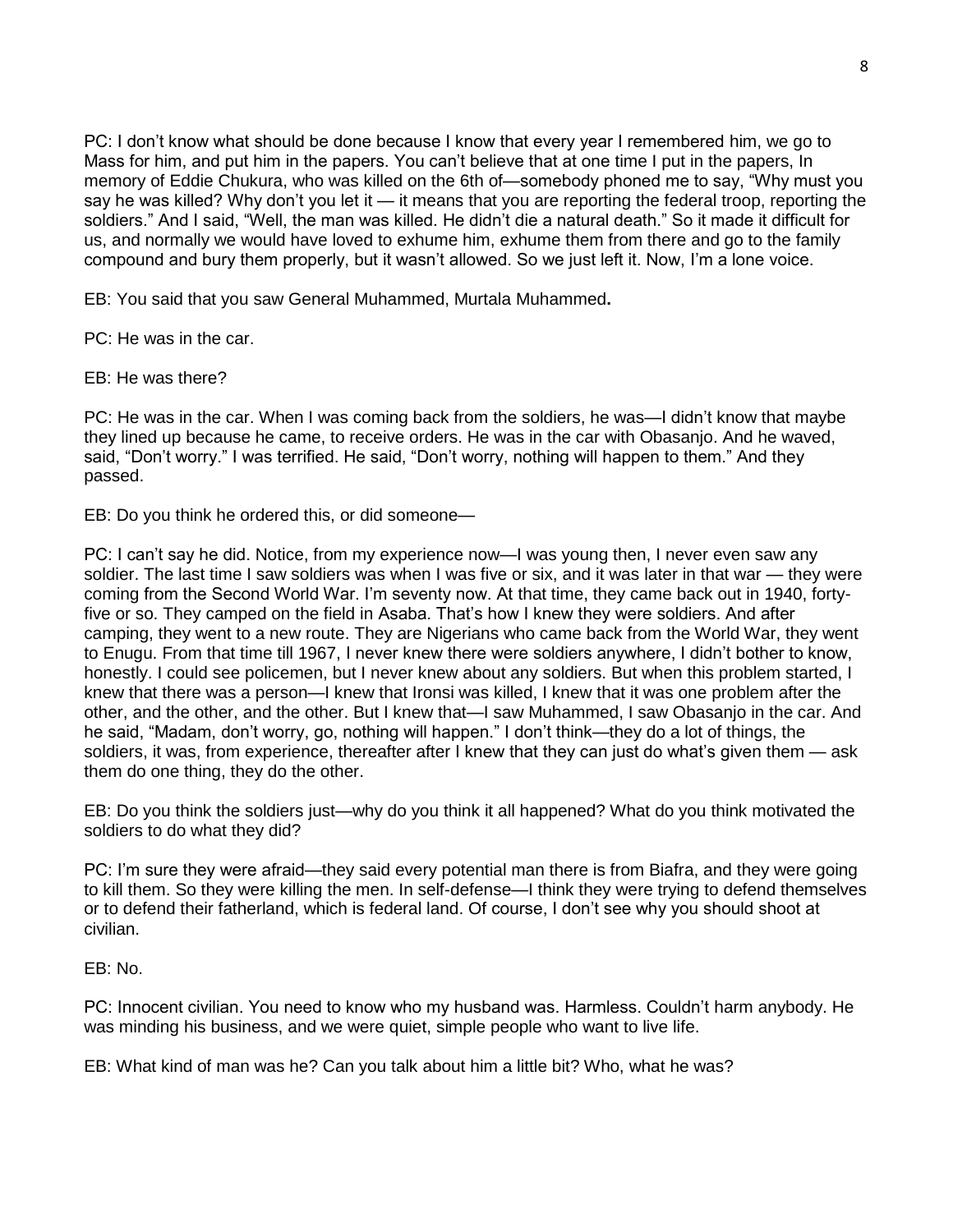PC: He was a gentle man who couldn't hurt—when they say, if I say, People can't hurt a fly, he couldn't hurt a fly. He was number seven in family of nine children, and the third boy, and the senior brothers, you could put his hand behind you and …because he was very young. So he never—in the whole family, he was really a friend to each and every one of them. I knew him like that. In the house, he'd say, "Patience, make sure when you are cooking"—that's when I came in, when we are cooking—"cook some more, because you don't know who is coming." He was—that's him, that was him. He liked life, he liked himself, he was a lovely man. And they just snuffed him off life like that.

And I don't cry anymore. I cried at that time, when the children were younger, I cried at night and cleaned my eyes before they wake up in the morning because, what are you going to explain to them? When they see you crying they think you are not strong enough, that they don't have any defense, that they don't have anybody to defend them. But they knew as they were growing up that their father was killed by the soldiers and my boy was terrified anytime he heard about soldier or no soldier, it was up to me to give them that strength and make them feel secure.

EB: So your family was never the same again, then, after that?

PC: Never the same. I've never had .. never the same. But I thank God that they're all standing well now.

EB: They've all done well?

PC: They've all done very well. They've all graduated from the university, they are working, they are married. They are married and they have children. So, I give thanks to God for that.

EB: No further questions. Is there anything else that you would like to tell us, or that we need to know, that—

PC: Um, this is my own side of it. A lot of people have different experiences of what happened. It's um — I don't know. It was painful, very painful. In the whole of Asaba, that town, every home was affected. At one time, you thought there would be no other — the children have grown, we've forgotten what happened. But it was sad. They came to kill. I'm not saying—you asked me whether it was Obasanjo --I don't think the soldiers were acting in isolation. They must have backing. They must know what they're doing. They couldn't cross over because there was artillery coming from the east. So they are taking it back on the civilians they see—on the civilians they saw at that time. They were just killing people at random — they came to that town to kill. It was so quiet. Ask Ify Uraih where he comes from. It's a quiet, friendly town of Asaba. And they killed almost everybody. But all I'm asking is to please make sure that you talk about deceased. Eddie and his brothers

EB: We've heard a little bit about the other people being killed at other times, but yours is the most detailed and profound story that we've heard about.

PC: Other people heard—the stories they told was what they heard, what they were told. But I am a witness to what happened. They killed everybody.

EB: Did you see your husband be shot, or you heard about it?

PC: No, I left him, went back, dropped things and came back, by the time I came, there's a crowd, there are people they were shooting. By the time I came, I saw him lying on the brother in front of the police station. They'd been shot. The two of them shot and killed.